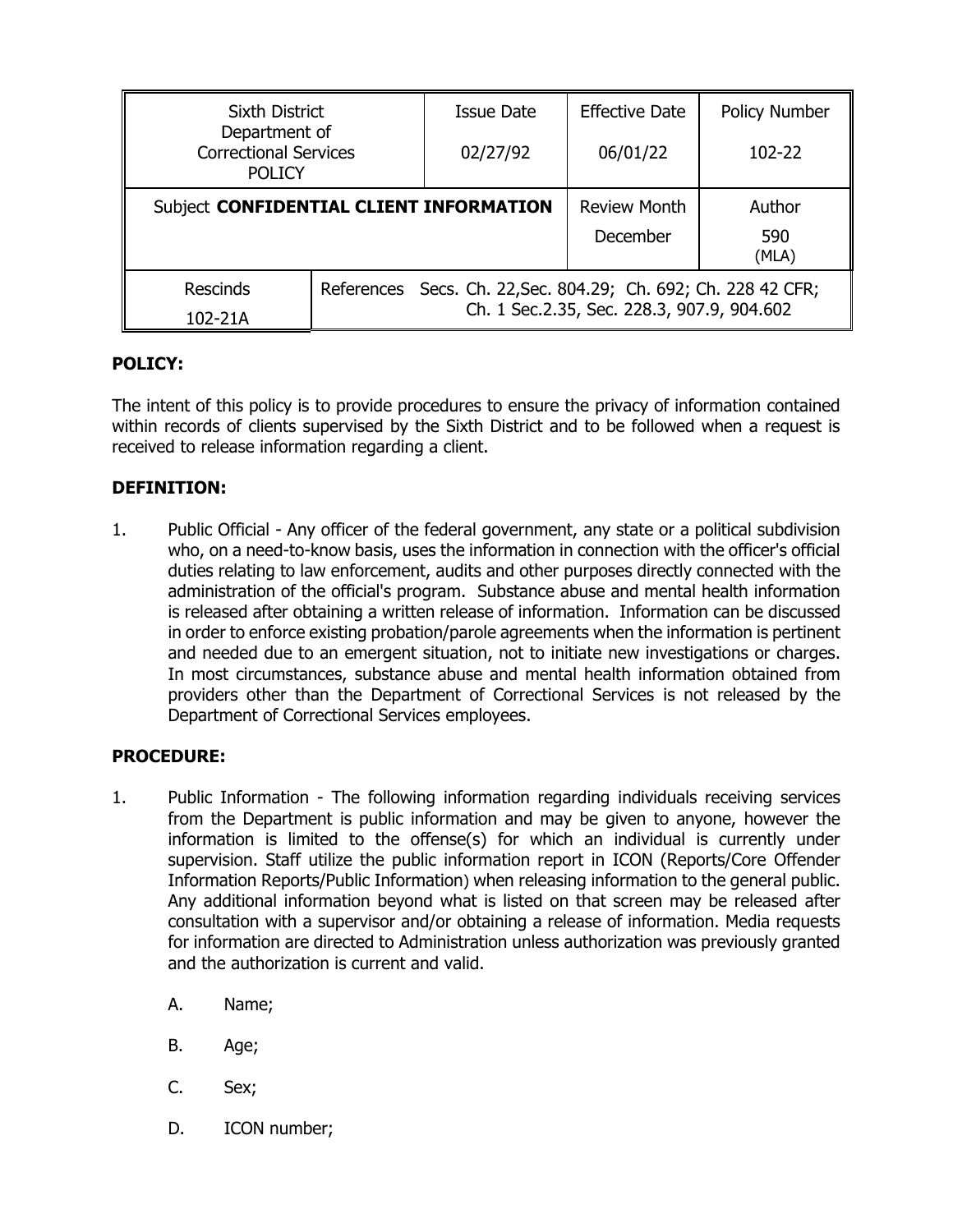#### **POLICY NUMBER 102-22 PAGE 2 OF 6**

- E. Status (work release, inmate, parolee, or probationer, etc.);
- F. Location, except home street address;
- G. Duration of client's supervision;
- H. Name of offense or offenses for which the client was placed under supervision;
- I. County of commitment;
- J. Arrest and detention orders after the client is in custody (Unserved arrest warrants and information supporting the warrant are confidential and are not disseminated to any person other than a peace officer, Magistrate, or another court employee, in the course of official duties);
- K. Physical description including height, weight, hair, eye color, scars, marks, tattoos, and any other descriptive information which is readily observable when viewing the client in a public place.
- L. Type of services received. General information about referrals and the general location of referral agencies may be released but the specific agency to which a client was referred and the specific location of the agency are confidential. Generally, nothing other than the type of referral (e.g. "substance abuse", "financial", etc.) and the county or counties which the agency serves are released.
- M. Disciplinary reports and decisions which have been referred to the County Attorney or prosecutor for prosecution, and the following information of all other disciplinary reports:
	- 1.) The name of the subject of the investigation;
	- 2.) The alleged infraction involved;
	- 3.) The finding of fact and the penalty, if any, imposed as a result of the infraction.
- N. Other information may be released after consultation with and approval by the supervisor.
- 2. Release Without Consent:
	- A. Confidential information, with the exception of a PSI, may be released without the consent of the client after verification of the identity of the requestor in the following circumstances: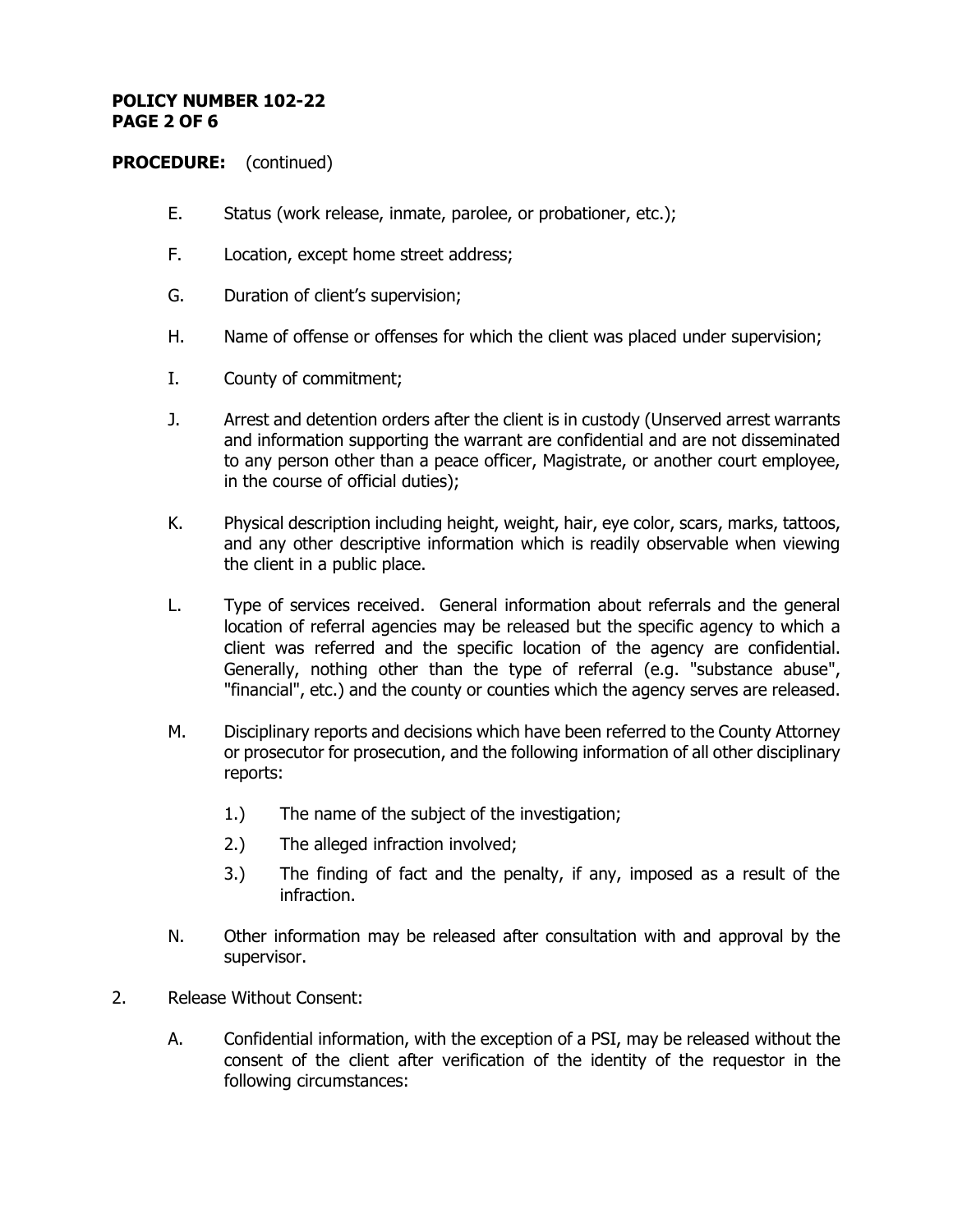#### **POLICY NUMBER 102-22 PAGE 3 OF 6**

- 1.) To a public official, such as a County Attorney, State Board Examiner, DHS investigator, in connection with their official duties relating to law enforcement, audits or other purposes directly connected with the administration of their programs (e.g. drug testing results that were obtained as part of probation/parole drug testing protocol, disciplinary reports, etc.)
- 2.) When necessary in criminal or civil court proceedings, only if it is in order to enforce existing probation/parole agreements and is done so only to the extent necessary.
- 3.) An order of a Court.
- 4.) Medical and/or psychiatric emergencies that pose an immediate threat to client health or someone else (shared information is only done so to the extent necessary).
- B. Procedures for verification of the identity of the requestor include:
	- 1.) Recognition of the person or the person's voice from prior associations with the person.
	- 2.) Observation of an identification card issued by the agency employing the person.
	- 3.) If the request is received by telephone from a person with whom the staff is not familiar:
		- a. The staff secures the name of the person requesting the information and the name and telephone number of the agency.
		- b. The staff informs the person to send a request for the information, by fax, email or regular mail, on official agency stationary.
		- c. The staff verifies the legitimacy of the request, consults with a supervisor and releases the appropriate information.
- C. If the communication is received from a transmission source not accessible to the public (e.g. law enforcement radios or teletypes), staff may assume the requestor is an authorized recipient of the information and may release it without further verification.
- 3. Release with Consent With a signed Release of Information (102A), confidential information may be released under the following circumstances:
	- A. To public or private agencies when the client is being referred for specific services not otherwise provided by the Department, however, information is released only to the extent that the information is needed by those agencies to provide the required services.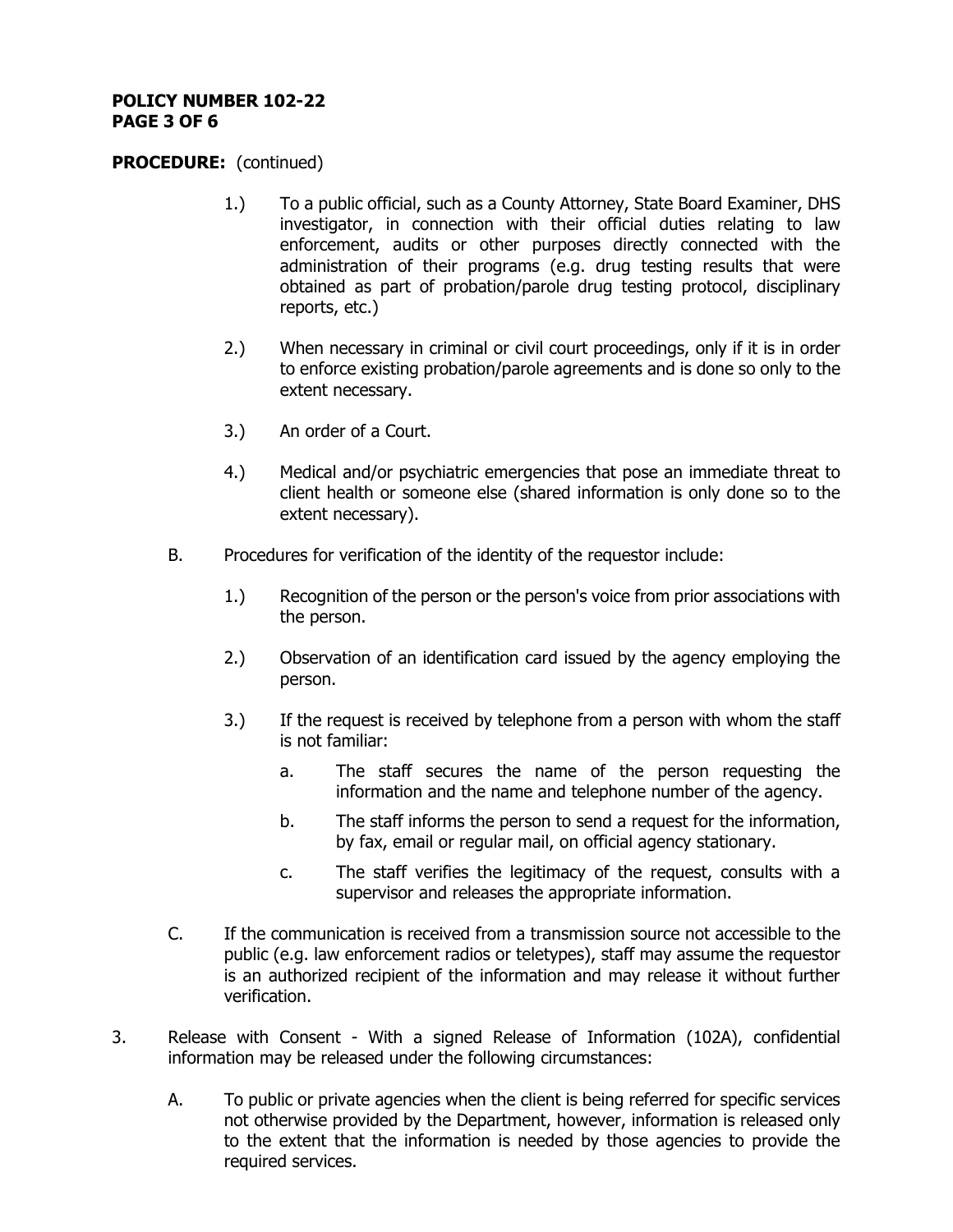#### **POLICY NUMBER 102-22 PAGE 4 OF 6**

- B. That information produced by the Department of Correctional Services to which the client has access may be released, except to other current correctional clients. A reasonable fee for copying and services may be charged. Not all information in the client's file can be released in this manner; restrictions apply. (see procedure 5 for information that is restricted). Consultation with a supervisor is required prior to releasing this information.
- C. Required elements a written consent to a disclosure under these regulations must include:
	- 1.) The specific name or general designation of the program or person permitted to make the disclosure;
	- 2.) The name or title of the individual or the name of the organization to which disclosure is to be made;
	- 3.) The name of the client;
	- 4.) The purpose of the disclosure;
	- 5.) The signature of the client and, when required for a client who is a minor, the signature of a person authorized to give consent under §2.14; or, when required for a client who is incompetent or deceased, the signature of a person authorized to sign under § 2.15 in lieu of the client.
	- 6.) The date on which the consent is signed.
	- 7.) A statement that the consent is subject to revocation at any time except to the extent that the program or person which is to make the disclosure has already acted on it.
	- 8.) The date, event, or condition upon which the consent expires.
- D. When releasing written documents, a copy of the fully executed Release of Information (102A) and Prohibited Re-disclosure form (102B) is included with the documents being released.
- 4. Client Access to File:
	- A. A current client or former supervised individuals is given access to their own records which originated in the Department of Correctional Services and which are in the custody of the Department of Correctional Services but may be redacted pursuant to Iowa Code section 904.602(9).
	- B. A current client or former supervised individual is given access to their own records which originated in the Department of Correctional Services and which are in the custody of the Department of Correctional Services, except in the following circumstances: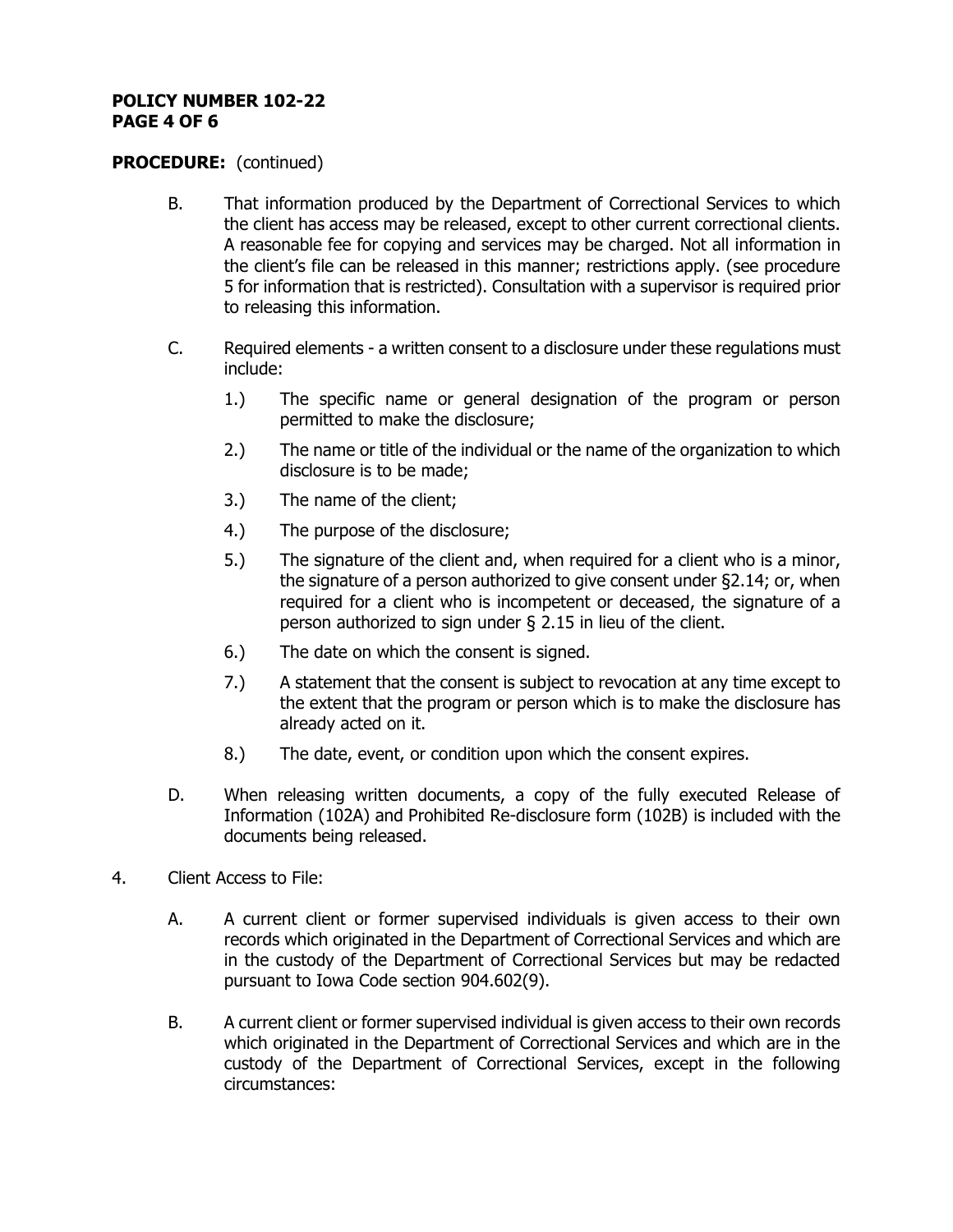#### **POLICY NUMBER 102-22 PAGE 5 OF 6**

- 1.) Records could result in physical or psychological harm to another person or the supervised individual, or;
- 2.) Records could adversely affect an investigation into a supervised individual's possible violation of Departmental rule (without a court order) or;
- 3.) Criminal history data, minutes of testimony, intelligence data, surveillance data or investigation data/reports (FBI/DCI or grievance investigations that resulted in a personnel investigation and/or information received from other law enforcement personnel/agencies;
- 4.) Psychiatric and/or substance abuse treatment information may be withheld by the Department of Correctional Services if its release would jeopardize the supervised individual's treatment;
- 5.) Pre-Sentence Investigations:
- 6.) Regulations, procedures and policies that govern the internal administration of the Department which may jeopardize the secure operation of an institution/facility or are ordered by the court (e.g. Security procedures for a client):
- 7.) Third party records. You refer the client to the original source of the information to obtain these records.
- 5. Re-dissemination of Confidential Information Confidential information which has been generated by a source other than the Department of Correctional Services is not to be released by the Department of Correctional Services without Supervisor approval. Individuals requesting information created by other agencies or individuals are referred to the agency or individual in an effort to get the information directly from the author whenever possible. Releasing any information obtained via enhanced (password protected) access to Iowa courts information is prohibited; however, if the client would have already been provided a copy, a copy can be provided (e.g. Court order or discharge order).
- 6. Criminal History Data Department of Correctional Services staff do not re-disseminate criminal history data outside the agency, unless:
	- A. The data is for official purposes in connection with prescribed duties of a criminal justice agency;
	- B. The agent documents in ICON what information was provided and to whom.
- 7. Criminal Intelligence/Criminal Investigative/Criminal Surveillance Data Criminal intelligence, criminal investigation and criminal surveillance data in the files of the Department of Correctional Services may be disseminated only to a peace officer, criminal justice agency, state or federal regulatory agency, and only if the Department is satisfied that the need to know and the intended use is reasonable.